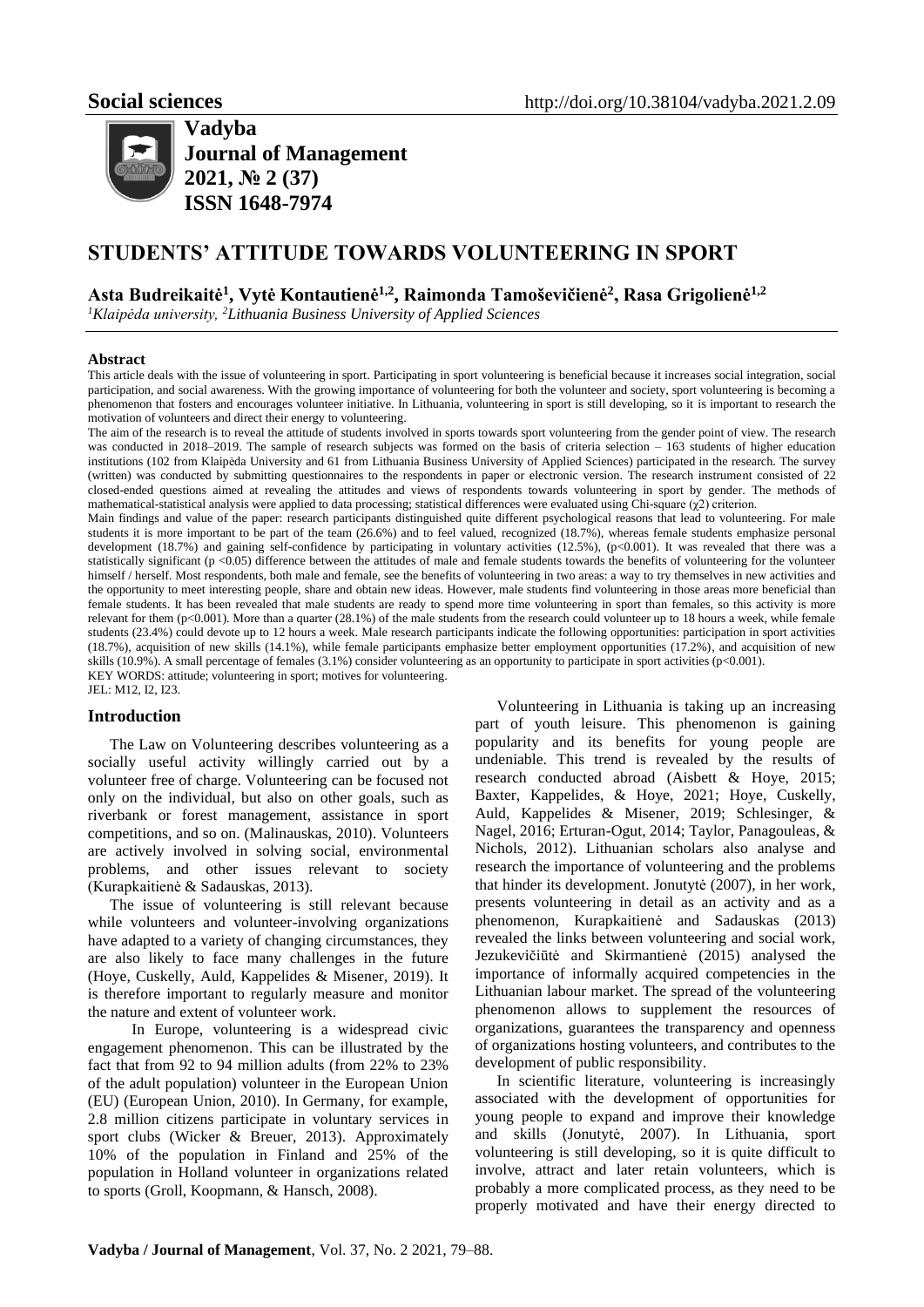work. Also, to foster a sense of loyalty and develop a duty to work (Kerevičius, 2017). Other problems of volunteering are related to increasing requirements to special skills, lack of free time left after regular paid work, and growing disagreements about family responsibilities.

Despite a number of research on volunteering, its activities and the emerging trends, volunteering is still not given enough attention to make it attractive, promoting not only civic and social initiatives, but also personal self-expression and self-realization. In sport volunteering, a great deal of attention should be paid to the personal initiative of volunteers, its competence in planning and implementation, and the promotion of responsibility for the decisions made (Brabazon, Matisoff, & Ražaitis, 1999).

Scientific literature also distinguishes the benefits provided by sports volunteers, which interact with the problems inherent in volunteering: economy, competence and efficiency, motivation, large scope of sports activities and their exposure, retention of former athletes or sports professionals in sports, ensuring the relationship between sports organization and society, etc. So, this is what justifies the importance and benefits of sport volunteering not only for the volunteer himself / herself, but also for the organization and society.

It has been noticed that as the manifestation of various social problems increases in our society, the phenomenon of volunteering becomes especially vivid and important. The concept of volunteering varies depending on the goals and peculiarities of volunteering, but the main trends remain, emphasizing the main goals, grounds and guidelines of volunteering. With the growing importance of volunteering for both the volunteer and society, sport volunteering becomes a rather complex phenomenon, when the problems of sport volunteering interact with the fostering and promotion of volunteer initiative.

The aim of the research is to reveal the attitude of students involved in sports towards sport volunteering from the gender point of view.

# **Research methodology**

A questionnaire prepared by the authors of the article, which was based on the studied sources of scientific literature, was chosen for the implementation of the research. The research instrument consisted of 22 closedended questions aimed at elucidating the attitudes of respondents towards volunteering in sport by gender. The questionnaire consists of two parts – demographic and diagnostic questions, which allow revealing the motives of students' choice of volunteering, the meaning of volunteering, the experience of volunteering by distinguishing the areas of volunteering in sport.

The research was conducted in 2018–2019. The sample of respondents was based on a criteria selection – 163 students of higher education institutions (102 from Klaipėda University and 61 from Lithuania Business University of Applied Sciences) participated in the research.

The survey (written) was conducted by submitting questionnaires to the respondents in paper or electronic version, i. e. by sending the questionnaire to the respondent by email. A total of 200 questionnaires were distributed, but due to objective reasons (incorrect completion, failure to return the questionnaire to the research organizer, etc.) 163 participants took part in the research. Students of Klaipeda University accounted for 62.57 percent  $(n = 102)$  of the respondents, Lithuania Business University of Applied Sciences students –  $37.4\%$  (n = 61).

The distribution of the respondents by gender shows that 56%  $(n=92)$  of male students and 44%  $(n=71)$  of female students participated in the research. The distribution of the respondents by age reveals that 60.9% of students who participated in the research were 18-25 years old, a smaller part (32.7) was made up of students aged 25-35, and 6.3% of students were older than 35 years.

The distribution of students according to the experience in volunteering shows that the largest – up to 5 years – experience in sport was mostly attributed to students aged 18-25 (37.5%), whereas older students accounted for 22.0%. 10.9% of younger (18-25 years) and 4.5% of older (25-35 years) students had volunteering experience in sport up to 3 years. 9.3% of all respondents in various age groups have volunteered for the period of up to 1 year. 14.1% of the researched students of various age groups had no volunteering experience in sport.

Methods of mathematical-statistical analysis were applied to data processing. Statistical differences were evaluated using Chi-square  $(\chi^2)$  criterion. The difference is considered statistically significant when the confidence level is p <0.05. Mathematical statistical analysis of data was performed using SPSS (Statistical Package for Social Sciences) 22.0 for Windows.

## **Research results**

During the research, it was important to reveal the subjects' attitudes and motives that encouraged them to participate in voluntary sports activities. The results are presented from a gender perspective. Fig. 1 presents the attitudes of the respondents (male and female students) towards participation in voluntary sports activities.



voluntary sports activities by gender (%)

Relatively most (17.1%) of the female students who participated in the research expressed the attitude that they would be more actively involved in volunteering if it increased their employability, created opportunities to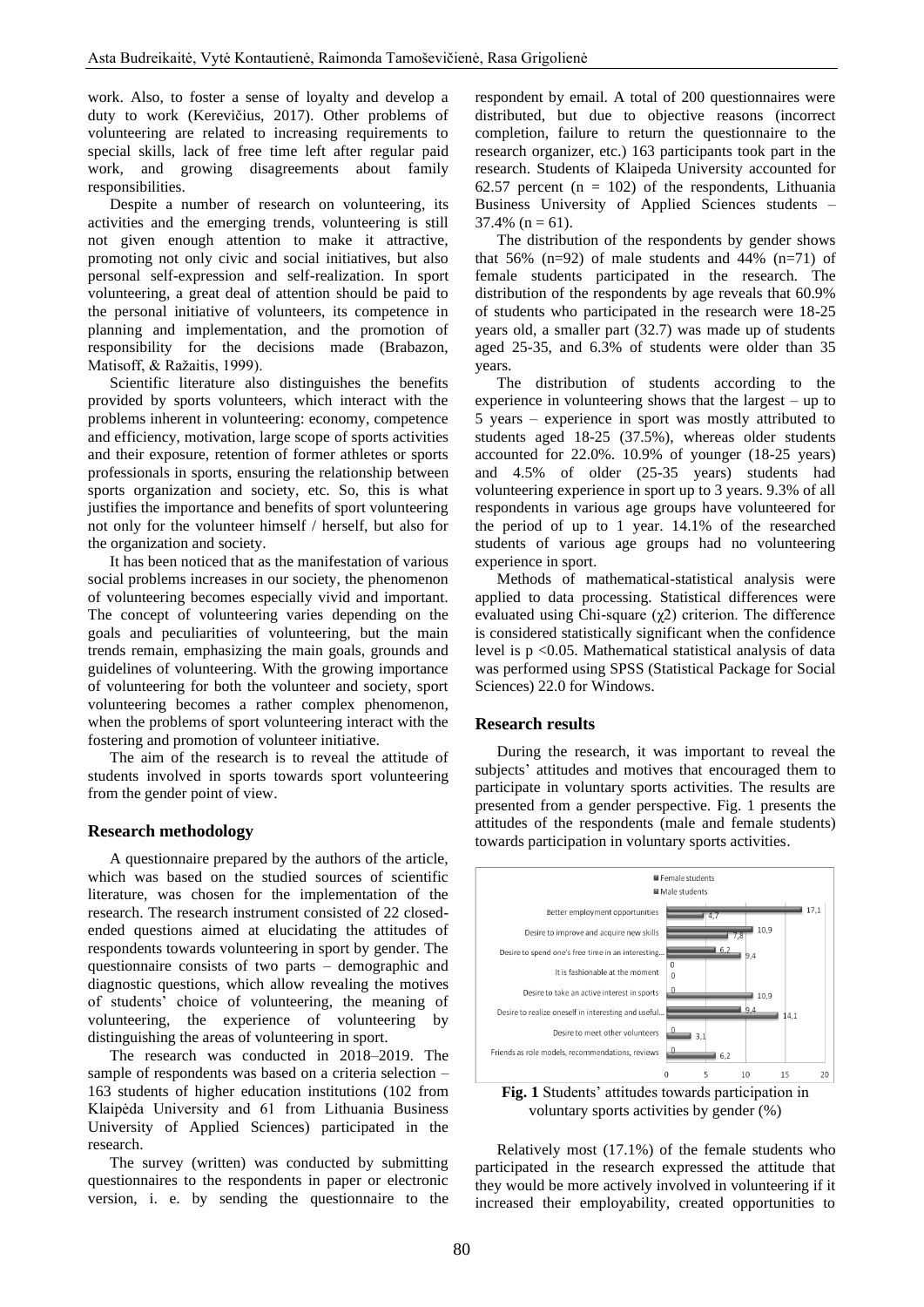develop and acquire new skills (10.9%), and enabled them to realize themselves in an interesting and at the same time a beneficial environment for others (9.4%).

A relatively large part (14.1%) of male respondents indicate that they would be more motivated to participate in voluntary sport activities by the following factors: opportunities to realize themselves in interesting and useful activities, desire to take an active interest in sports (10.9%), desire to spend one's free time in an interesting way (9.4%).

The aim was to find out the motives that led to participation in voluntary sport activities (Figure 2).



**Fig. 2** Distribution of the most significant volunteering motives by gender (%)

The relatively largest number of male students who participated in the research (18.8%) indicate that the most significant motivating factors are closer cooperation with the sports environment, more interesting activities (12.5%), praise and incentives (7.8%), motivation to participate in special volunteer development courses (7.8%).

The female participants of the research distinguish other most significant motives of volunteering – positive atmosphere (13.9%), praise (10.9%), motive to participate in volunteer development courses (10.9%), as well as the importance of more interesting activities (9.4%). It can be observed that more male than female students focus on closer cooperation with the sports environment, whereas female participants of the research do not emphasize this motive of volunteering. Both groups of research participants – females and males – emphasize that volunteers would be even more motivated by more interesting activities, a better incentive system, special volunteer courses and other training.

Another question of the survey was aimed at finding out the psychological reasons of the respondents, which may lead to active volunteering (Figure 3).



**Fig. 3** Psychological reasons for choosing volunteering (%)

The relatively largest part (26.6%) of male students reveal that it is important for them to feel part of the team when volunteering, for 18.7% of male students it is important to feel valued and recognized. These psychological reasons are not so important for another group of respondents – female students, because they emphasize completely different reasons for volunteering – opportunities for personal development (18.7%) and the opportunity to gain more self-confidence (12.5%),  $(t=45.927, df=3, p=0.000), (p<0.001).$ 

It can be stated that male students are more focused on the desire to be useful to the team, group, community, while female students pay more attention to personal development and gaining experience. This suggests that research participants indicate quite different psychological reasons for volunteering.

The aim of the research was to find out the respondents' attitudes about the factors that hinder volunteering (Figure 4).



**Fig. 4** Students' attitudes towards factors hindering volunteering (%)

The data show that a relatively large part of both male (26.4%) and female (18.8%) students indicated a lack of free time as the main factor hindering volunteering in sport ( $p$  > 0.05). The distribution of responses shows that respondents (17.2% of male and 10.9% of female students) also lack a positive evaluation of volunteering activity. Some students mentioned the need for special knowledge and skills, the lack of which hinders volunteering in sport (12.5% of male students and 14.1% of female students).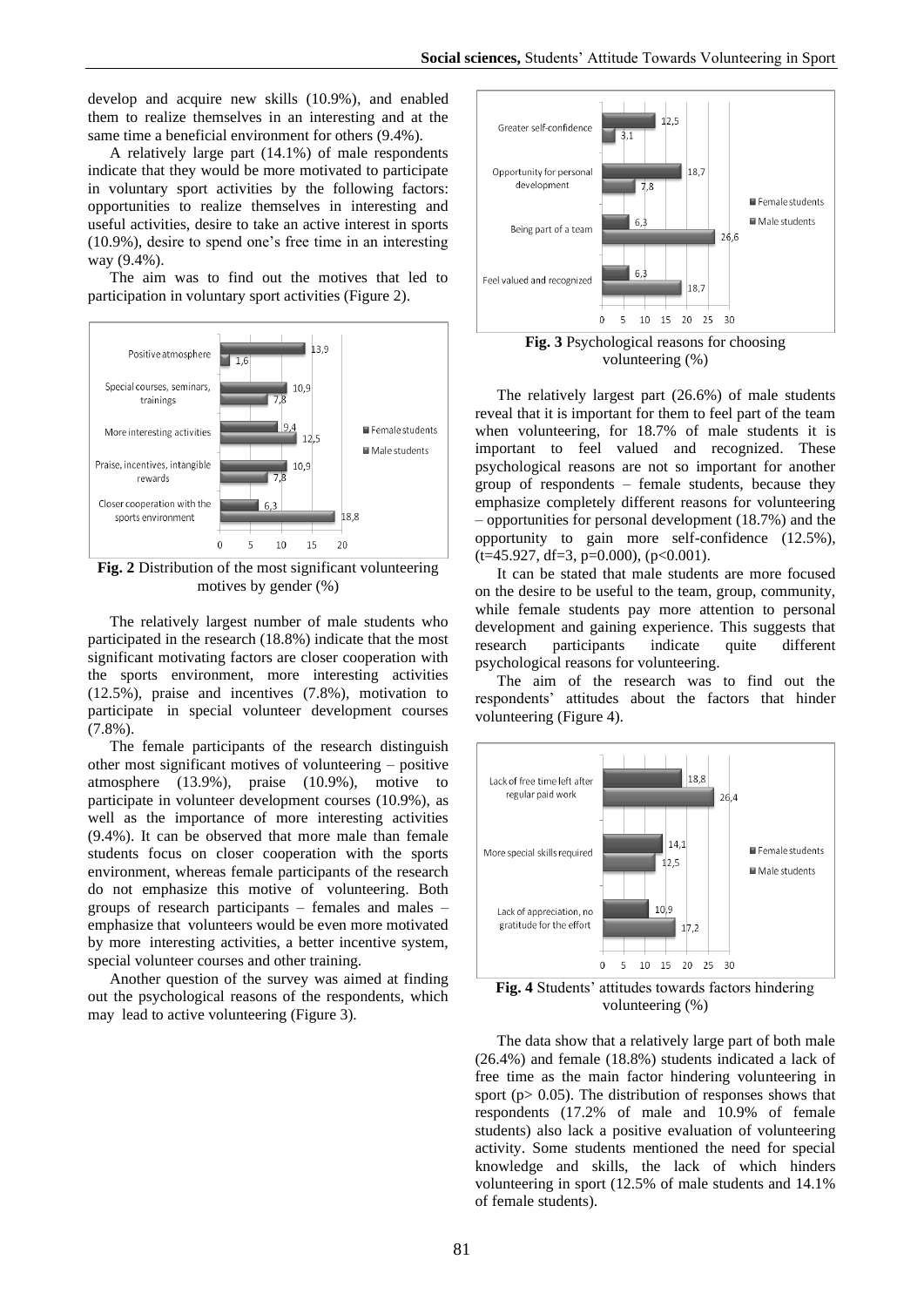The research revealed the respondents' attitudes to the factors that encourage more active participation in volunteering. The study data are presented in Figure 5.



**Fig. 5** Factors encouraging students to participate more actively in volunteering (%)

It can be stated that male research participants would be encouraged to become more involved in volunteering by acquiring special skills and knowledge (15.6%), intangible reward for volunteering (12.5%), more diverse ways and means of encouraging and motivating volunteers (10.9%). Gaining experience as an important factor is indicated by both male (10.7%) and female (14.1%) students, thus, this tendency is relevant for both groups of respondents ( $p > 0.05$ ).

The research was aimed at identifying areas of volunteering that were attractive to respondents in which they could contribute to the organization of sport events. The results of the research are represented in Figure 6.



**Fig. 6** Distribution of students by attractive areas of volunteering (%)

The data obtained during the research reveals that 18.8% of the male students participating in the research would like to contribute to the organization of sport events, 14.1% – to perform the tasks assigned by the organizers, 10.9% – would like to look for new volunteers and motivate them.

The female participants of the research give priority to the performance of tasks assigned by the organizers (17.2%) and the opportunity to contribute to the organization of sport events (10.9%), they would like to be in charge of voluntary activities (7.8%), search for new volunteers and motivate them (10.9%), search for sponsors (4.9%).

In general, it was observed that the female students of the research focused on slightly more passive areas of volunteering, while the male students chose more active volunteering methods, but no statistically significant differences were found in terms of gender ( $p > 0.05$ ).

The research aimed to find out how much time respondents could devote to volunteering (Figure 7).



**Fig. 7** Distribution of time devoted to volunteering per week by gender (%)

The analysis of the data suggests that 28.1% of the male students from the research could volunteer between 5 and 10 hours per week. Also, a significant proportion of male respondents (18.8%) could devote about 1-3 hours a week to volunteering. This shows that male students are ready to spend more time on volunteering in sport than female students and this activity is more relevant for them  $(t=25.514, df=2, p=0.000), (p<0.001).$ 

The female students of the research (23.4%) indicated that they could devote 3-5 hours per week to volunteering, and from 5 to 10 hours per week could be performed by 10.9%. Summarizing the results of the research, it can be noticed that male research participants may devote more time to volunteering than female research participants. Such research results may be determined by the subjects' personal attitudes, interests and priorities.

It was also aimed at finding out the respondents' attitudes about the meaning of volunteering. The data presented in Fig. 8 reveals that the majority of male respondents perceive the meaning of volunteering by the fact that volunteering is beneficial to the community  $(15.6\%)$ .



**Fig. 8** Students' attitudes towards the meaning of volunteering (%)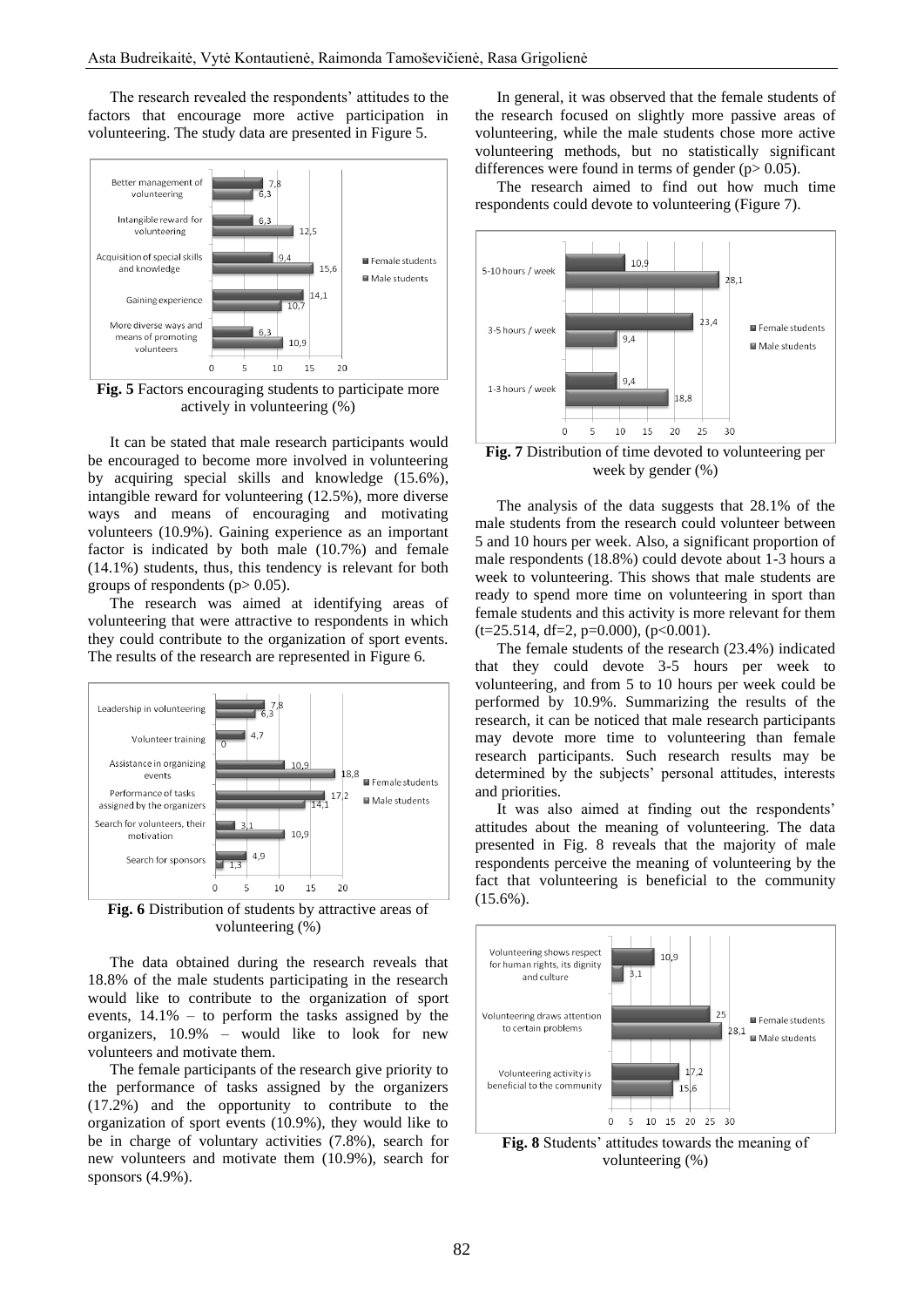The respondents of both genders see the meaning in volunteering as it draws attention to certain issues relevant to our society (28.1% of males and 25.0% of females).

Female students (53.1% overall) expressed more positive attitudes towards volunteering in sport than male students (46.8% overall). More female students (10.9%) than male students (3.1%) emphasized the connection between volunteering and human rights, its dignity and cultural values,  $(p> 0.05)$ .

It can be noticed that these attitudes towards volunteering in sport are similar between the two groups of respondents: both male and female students, as a significant factor is that volunteering is not only valued for personal benefit to the volunteer but emphasizes the pursuit to benefit others, to pay attention to the problems which are sensitive to the society and to solve them.

The aim of the research was to find out how students understand the main advantages and benefits of volunteering at various sport events. The research data are represented in Figures 9 and 10.



**Fig. 9** Students' attitude towards the advantages of volunteering in sport (%)

Relative majority of male students in the research notice that volunteering at various sport events is important for them because of the opportunity to actively participate in useful activities (17.2%), meet friends (15.6%), communicate with athletes (9.4%), look for new opportunities (10.9%), realize oneself (6.25%). The female participants of the research evaluate volunteering in various sport events as an excellent form of selfexpression (12.5%) and a way to search for new opportunities (14.1%), as well as highlight the importance of active participation in a useful environment for oneself and others (10.9%). In conclusion, male students associate volunteering at various sport events with leisure, good way of spending it, positive emotions, active participation in useful activities, whereas for female students the form of self-expression, the search for new opportunities are more important.

It was expedient to find out the opinion of the respondents as to why volunteering in various sport competitions can be beneficial for the volunteer himself / herself (Figure 10). The presented data disclosed that many respondents – both male and female students – understand the benefits of volunteering for the volunteer as a way to try themselves in new activities (21.8% of males, 14.1% of females), realization of young people's ideas and activity (28.1% of males and 17.2% of

females). These two emerging trends are relevant for both groups of the respondents, but there were significant statistical differences in terms of gender ( $t=10.715$ ,  $df=3$ ,  $p=0.013$ ), ( $p<0.05$ ), as more male than female students see benefits for themselves in these areas of volunteering.



**Fig. 10** Students' attitudes towards the benefits of volunteering for the volunteer himself / herself (%)

The female participants of the research also emphasize that volunteering at various sport events gives the volunteer the opportunity to meet like-minded people  $(9.4\%)$  and to gain a positive experience  $(3.1\%)$ , which can be useful later in life. In conclusion, it can be stated that all research participants subjectively evaluate the benefits of volunteering as an opportunity for the realization of their ideas, dissemination of activity, selfexpression.

The research was aimed at finding out the respondents' opinion about the opportunities provided by volunteering in sport (Figure 11).



**Fig. 11** Students' opinion about the opportunities provided by volunteering in sport (%)

It is observed that the research participants perceive different opportunities according to gender. When participating in voluntary related to sport, male participants see the following opportunities: to participate in sport activities (18.7%), to acquire new skills (14.1%), to get a job (10.9%), to try other forms of self-expression (9.4%). The female students of the research emphasize better employment opportunities (17.2%) and new skills  $(10.9\%)$ ,  $(t=21.886$ ,  $df=4$ ,  $p=0.000$ ),  $(p<0.001)$ . It is interesting to note that only a small proportion of female students (3.1%) see volunteering as an opportunity to participate in sport activities. Thus, they see volunteering in a broader context, i. e. not just in sports.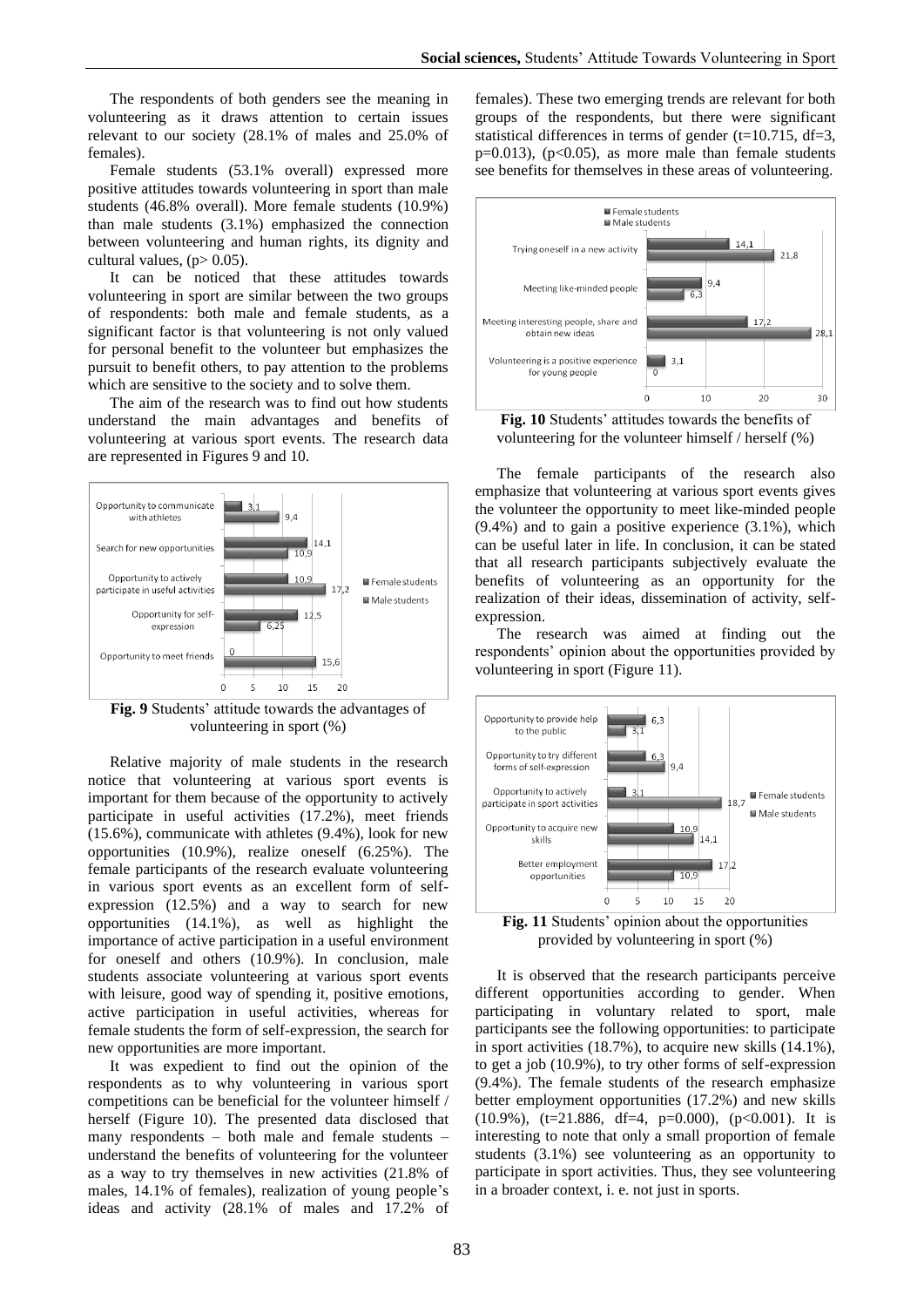# **Discussion**

Volunteering motives are one of the most important reasons why students choose to volunteer in sport. An analysis of students' attitudes towards volunteering in sport and their motives in terms of gender revealed similarities and differences with research conducted by other researchers.

Kerevičius (2017) found that the most important motivating factors for volunteers in sport are future career opportunities in the field of sports, values, networking, making new acquaintances, desire to communicate and interest in sports, and the least important factor is external reward. A similar trend was observed in other studies conducted by Lithuanian sports organizations (Šimkus, Fominiene, & Ivanova, 2014). The analysis of the motives and attitudes of volunteering in our research shows that a number of similarities and differences have been identified: it is important for female respondents to increase their employability, develop and acquire new skills, whereas for male students it is important to have the opportunity to realize oneself, the desire to take an active interest in sports, to spend their free time in an interesting way. The motive for external reward was not identified in our research. Dromantaitė-Stancikienė and Gineitienė (2014) state that the young age of female respondents can explain why career-related motives are so important – they seek to find a job and establish themselves, to take better positions. In the research of volunteering conducted by Šimkus et al. (2014), achievements and careers were more important for men than or women.

The respondents of our research indicate that when deciding to participate in volunteering in sport, the desire to realize themselves in an interesting and at the same time beneficial environment for others is important to them – this reason is more important for males than for females. Laskienė and Anusauskaitė (2008) note that young people decide to volunteer in sport sector because it is interesting for most young people to try it. Thus, the reasons for volunteering in sport indicated by our research respondents are similar.

The research conducted by Kerevičius (2017) revealed that there is a link between motivation and satisfaction with volunteering. Motivated sport volunteers are more satisfied with their work. Females were found to be more satisfied with volunteering in sport than males. Urbikienė (2010) notes that young people are motivated by the activities they support and believe in, which not only perfectly reveals their personality, but also helps them to get internal satisfaction and motivate them to work even better.

The participants of our research state that sport is a great opportunity for young people to participate in volunteering. One of the most important motives for volunteering in sport is closer cooperation with the sports environment. Laskienė and Anusauskaitė (2008) note that there were statistically significant differences between males and females in the internal motivation that led them to become sport volunteers: most females thought that volunteering in the sports sector was an opportunity to acquire satisfying new skills, and males were more motivated by personal sports interests. Only a small part

of females see volunteering as an opportunity to participate in sports.

According to the data of our research, most of the male students indicate that the most significant motivating factors for volunteers are closer cooperation with the sports environment, more interesting activities, praises and incentives, special volunteer development courses. The female research participants single out other factors that promote volunteering – praises, special volunteer training courses, interesting activities, meaningfulness of participation, positive atmosphere. According to the research conducted by Brusokas and Mikalauskas (2019), students are motivated by the desire to continue their involvement in sports. Noordegraaf and Celebi (2015) revealed that sport as a phenomenon remains a more important motive for males because they are not inclined to form emotional connections with other volunteers during volunteering. Anusauskaitė (2007) states that the desire to be among athletes as an important motive to participate in volunteering in sport was expressed almost equally by both females and males. According to our research, this reason to become a volunteer is more common among male students.

By analysing the psychological reasons that determine the choice of volunteering, our research revealed that to feel valued, recognized is a particularly important psychological reason for male volunteer, whereas female volunteers find opportunities for personal development more important. Downward, Lumsdon and Ralston (2007) note that the benefits and status of volunteering, as well as recognized qualifications that allow younger volunteers to demonstrate the acquisition of valuable skills, can be useful in attracting new members. Rawle (2004) and Ellis (2002) emphasize the need for young volunteers to gain recognition, gain practical experience, plan, organize work, participate in matches, competitions, sports festivals, and other sporting events; they must be supported and endorsed. The analysis of Urbikienė's (2010) data showed that the following motives encourage young people to participate in voluntary activities the most: realization of their talents and the opportunity to help others. The students mentioned the least important motives: greater respect for friends and the opportunity to emphasize their uniqueness.

Another psychological reason for choosing volunteering is the desire to gain more self-confidence. Volunteering is a great way to learn more about each other and develop a sense of responsibility in organizing work in a team and a sense of self-confidence (Cravens, 2006). Our research revealed that the desire to gain greater self-confidence is a more important reason for females to volunteer.

Our research revealed that male and female research participants see different opportunities for volunteering: male students see greater opportunities to participate in sports, acquire new skills, try other forms of selfexpression, while female students emphasize greater employability and new skills. Burgham and Downward (2005) note that the results of volunteering can be seen as a kind of discovery where relevant skills can be used.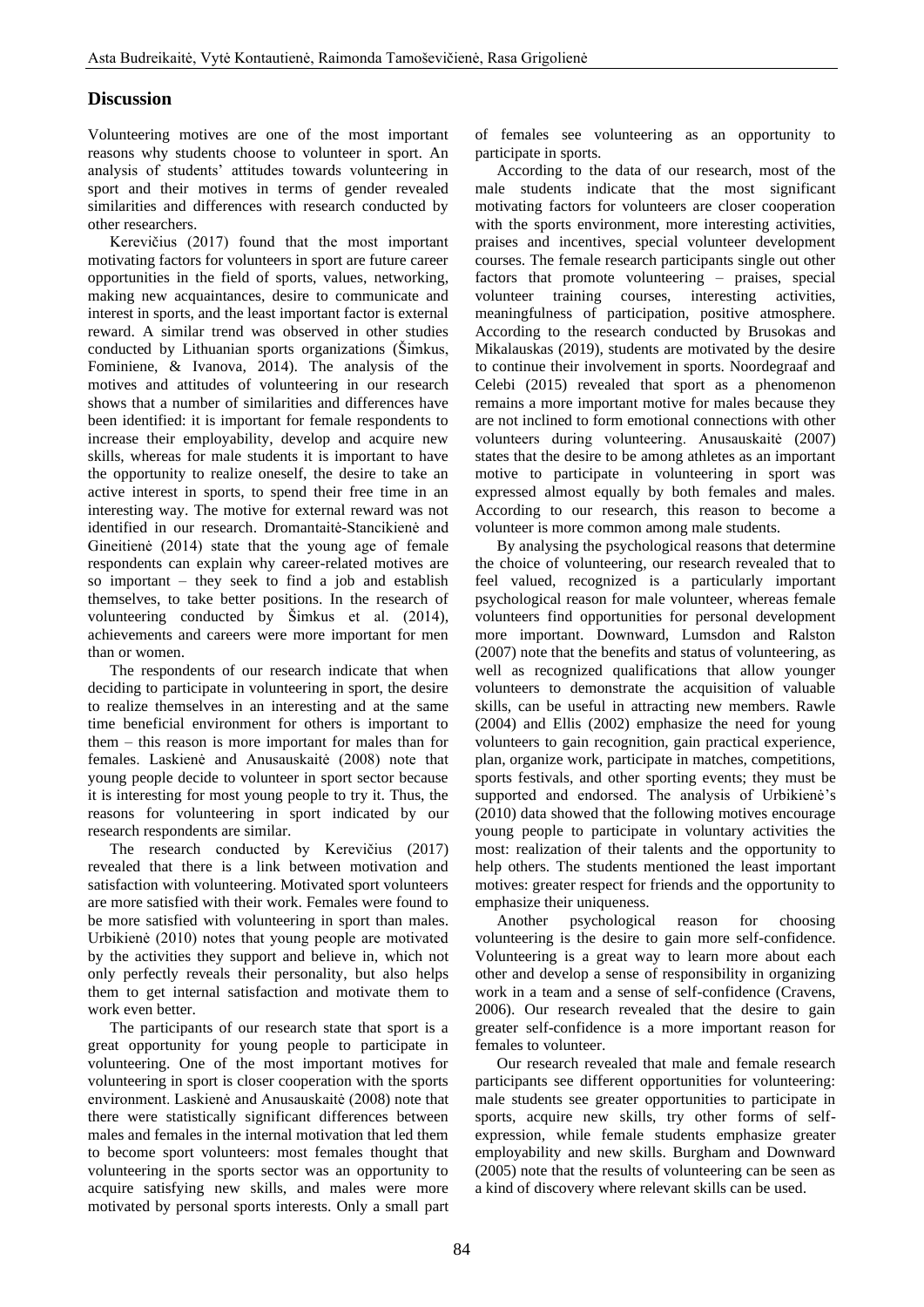Participating in sport volunteering makes sense because volunteering in sport increases social integration, social participation and social awareness. According to the research conducted by Brusokas and Mikalauskas (2019), volunteers indicate that their voluntary activities are significant for them. Our research attempted to reveal how students perceive the meaning of volunteering in sport. It has been found that volunteering is not only valued in terms of personal benefits to the volunteer himself / herself, and both genders see meaning in volunteering because it draws attention to certain issues relevant to our society. More male than female students emphasize the benefit of volunteering to the community.

Kerevičius (2017) states that the need for females to volunteer in sport is related to values. The results of our research show that more female than male students emphasized the connection between volunteering and human rights, its dignity and cultural values.

Erturan-Ogut (2014) notes that volunteers in sport besides a career, gain a variety of social and personal benefits. Participation in volunteering is a win-win situation. Youth volunteering projects could improve individual development, social integration, social participation and social awareness. Urbikienė (2010) notes that volunteering benefits the object and subject of activity: young people want and have the opportunity to help others by realising themselves and doing what is interesting and educating. Jankauskaitė (2011) presents volunteering as a way of trying to discover and test oneself in community activities, which leads to selfawareness and discovery.

For most of the male respondents of our research, it is important that volunteering provides an opportunity to feel part of the team. These psychological reasons are not so important for another group of respondents – female students, because they emphasize other reasons for volunteering – the opportunity for personal development and the opportunity for greater self-confidence. Gaining new experience through volunteering is important for respondents of both genders.

A significant number of the males in our research notice that volunteering at various sport events is important to them because of the opportunity to meet friends. The respondents attribute this to the benefits of volunteering. Brusokas and Mikalauskas (2019) found statistically significant relationships between the opportunity to find like-minded people, build friendships, and establish their social status. Cravens (2006) notes that many people like to volunteer in a team, which can be just a group of friends who like to spend their free time together. Volunteers who work in a team are friends with the people or organizations they help to, they also believe in their work and are committed to it. In the research conducted by Laskienė and Anusauskaitė (2008), members of the Sports Volunteer Union agreed that social (communication) element is more important for them in volunteering than physical activity. This is confirmed by Urbikienė's (2010) research that young people also tend to engage in activities that involve their peers. Bakken and Ulseth (2004) researched the possibilities of an integrative role in volunteering in sport and found that females experience new forms of friendships much more often than males, and they also

maintain these relationships for longer in their gathering places. Schlesinger and Nagel (2016) argue that identification with one's club, positive (collective) solidarity, and job satisfaction are important for volunteering. In addition to these factors, the context also plays an important role.

It is extremely important for young people to reveal their strengths, which areas they like and succeed in while doing what they are capable of. This can be most evident when a person acts in an area that is acceptable to him / her, supports his / her idea, and satisfies likeminded people (Urbikienė, 2010). The organization and services of volunteers can be attractive to volunteers when that matches their strengths and expectations, when volunteers are allowed to choose the type of activity that best meets their physical and emotional needs. Whether volunteering will continue mostly dependents on the type of tasks and the resulting satisfaction (Chelladurai, 2005). The data from our research show that there are statistically significant differences by gender in choosing an area where students would like to volunteer: male students are more active and willing to help to organize events, while female students choose a more passive role and would like to perform tasks assigned by organizers.

The volunteer willingly devotes his or her time to solving other people's problems. The majority of both male and female students of the research indicated a lack of free time after work as a major factor hindering their participation in volunteering. This is confirmed by the research of other authors (Laskienė & Anusauskaitė, 2008; Taylor et al., 2012) where the relation between the lack of free time with the activity in volunteering has been established. The scientific literature (Laskienė & Anusauskaitė, 2008) indicates that the difference between the decision to become a volunteer and the time spent on this activity is very important. The volunteers from the Sports Union who participated in Anusauskaitė's (2007) research indicate that they volunteer in sports sector for an average of 1 to 3 hours per week. According to our research, male students could dedicate between 5 and 10 per week, and female students – half as much – up to 5 hours per week. Studies by other authors (Taylor et al., 2012) also confirm that the time spent volunteering in sport varies greatly depending on gender, age, and employment, but not on education and income.

The results of our research show that one of the barriers to volunteering in sport is too little incentive for volunteers. They indicate that they would like to receive praise or a wider range of incentives. However, the research of other authors (Schlesinger & Nagel, 2016) shows that specific incentives for volunteering do not have a significant impact on voluntary commitments.

Volunteering means using one's abilities and experience, acquiring new skills, changing social life (Bružienė, 2002). Professional skills in volunteering are reflected in the nature and practice of volunteering. Karasevičiūtė (2013) states that volunteering could be differentiated according to the profession or it could be one of the criteria when choosing a volunteer to perform a certain activity. Thus, institutions of different sectors are looking for a person who would be a professional in their field, able to combine his / her knowledge with practice, be responsible, creative and innovative.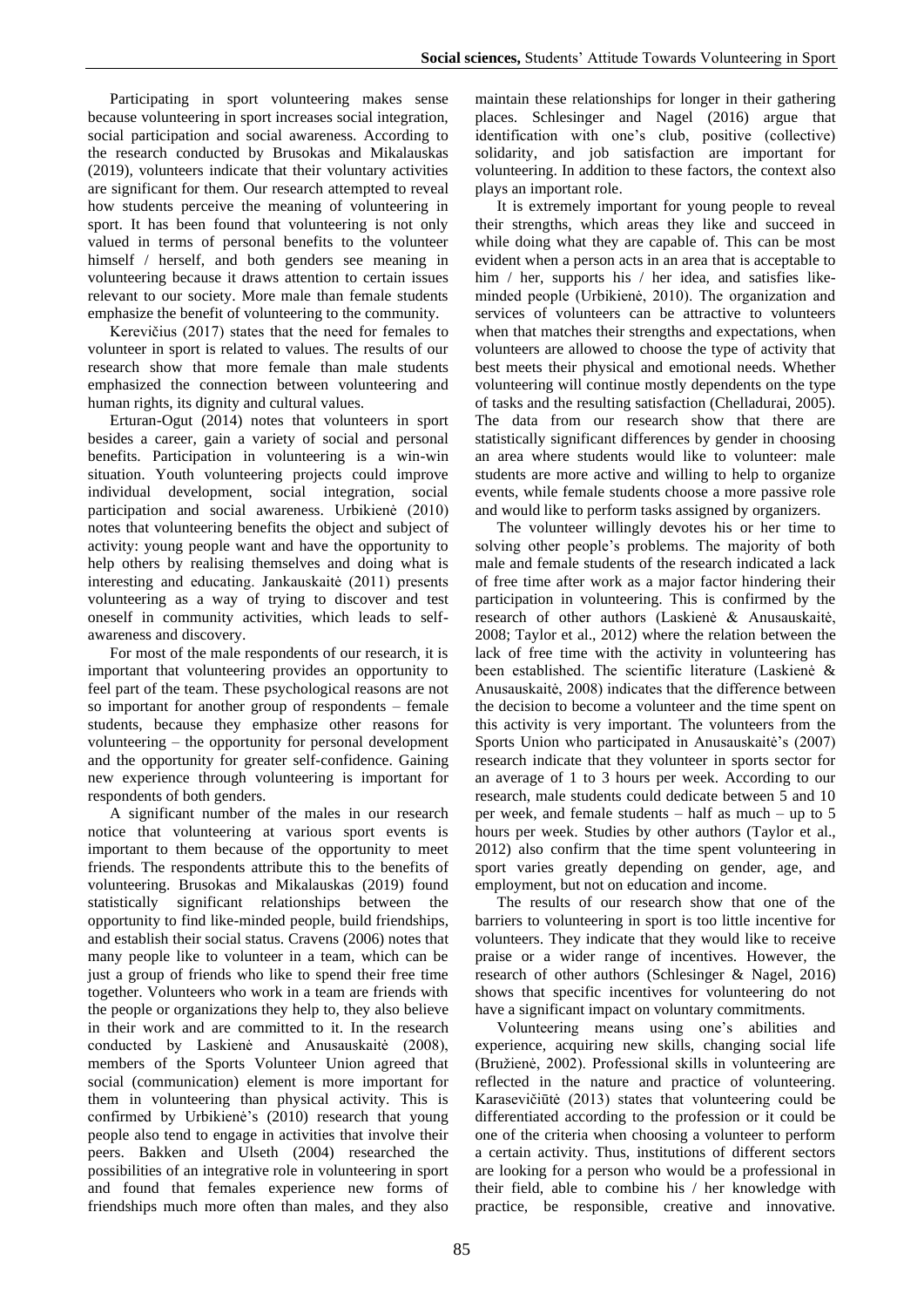Participants in our research also highlighted that they sometimes lack specialized knowledge and skills to volunteer in the field of sport. Thus, it can be argued that a person who has the opportunity to volunteer in a field related to his or her profession could develop his or her professional competencies and gain better employment opportunities. This is confirmed by previous research (Butkuvienė, 2005; Jonutytė, 2007; Šedienė, Rossbachas, & Valauskaitė, 2011), which presents participation in volunteering as an opportunity to acquire new knowledge and professional skills (teamwork, leadership) and use them for more successful establishment in the labour market.

The volunteer leader must have a thorough knowledge of both psychological and managerial features in order to communicate and collaborate properly. Volunteers will then, based on personal psychological motives, work successfully and enjoy even unpaid activities. Laskienė and Anusauskaitė (2008) state that a great deal of attention must be paid to the personal initiative of volunteers, the competence of planning and implementation, and the promotion of responsibility for the decisions made. Planning and coordination, organization and ability to organise are the most important factors for successful volunteering, and "if they stand and wait for instructions without knowing what to do, such activities are considered unproductive. The most effective workday for volunteers is also their happiest day" (Anusauskaitė, 2007, p. 52). This is confirmed by the research data we received, where students indicate that good volunteering management is important to them in order to encourage them to become even more active in volunteering.

Brusokas and Mikalauskas (2019) point out that the promotion of volunteering can manifest itself through motivation, support, training and events of volunteers. Tamutienė and Šimkus (2012) also state that in the stage of planning volunteering activities it is very important not only to understand the motives of volunteers and assess their needs, but also to assess risks, improve selection, and in the management stage – to organize volunteer training, support, monitoring, coordination and evaluation, in the empowerment stage – to improve the involvement of volunteers in the decision-making process. Recent research on volunteering in sport (Hoye et al., 2019) also highlights the importance of volunteer psychology and management in recruiting, supporting, and developing volunteers.

Comparing the research results of our and other authors (Brusokas & Mikalauskas, 2019; Kerevičius, 2017; Laskienė & Anusauskaitė, 2008; Noordegraaf & Celebi, 2015; Schlesinger & Nagel, 2016), it can be stated that students are quite positive about volunteering activities in sport. Respondents of both genders had sufficient volunteering experience to reveal specific respondents' attitudes towards volunteering in sport. Factors that encourage or inhibit respondents' participation in volunteering, as well as certain expectations of volunteers, have also emerged. Our research revealed that respondents identify the expectation of gaining more practical experience and special skills and knowledge, and emphasize the

importance of better volunteer management that would help them to become more active.

## **Conclusions**

The research participants singled out quite different psychological reasons that lead to volunteering. For male students it is more important to be part of the team (26.6%) and to feel valued, recognized (18.7%), whereas female students emphasized the importance of personal development (18.7%) and gaining self-confidence by participating in voluntary activities  $(12.5\%)$ ,  $(p<0.001)$ .

It was revealed that there was a statistically significant ( $p < 0.05$ ) difference between male and female students' attitudes towards the benefits of volunteering for the volunteer himself / herself. Most respondents, both males and females, see the benefits of volunteering in two areas: a way to try themselves in new activities and the opportunity to meet interesting people, share and obtain new ideas. However, male students find volunteering in those areas more beneficial than female students.

It was revealed that male students are ready to spend more time volunteering in sport than female students, so this activity is more relevant for them  $(p<0.001)$ . More than a quarter (28.1%) of males of the research could volunteer up to 18 hours a week, while females (23.4%) could devote up to 12 hours per week.

The male research participants see the following opportunities: participation in sport activities (18.7%), acquiring new skills (14.1%), while female students emphasize better employment opportunities (17.2%) and acquiring new skills (10.9%). A small proportion of females (3.1%) consider volunteering as an opportunity to participate in sport activities  $(p<0.001)$ .

### **References**

- Aisbett, L., & Hoye, R. (2015). Human resource management practices to support sport event volunteers. Asia Pacific Journal of Human Resources, 53(3), 351-369. DOI 10.1111/1744-7941.12062
- Anusauskaitė D. (2007). *Savanorystės fenomeno sporto sektoriuje vadybiniai psichologiniai aspektai.* Magistro darbas.
- Bakken Ulseth, A. L. (2004). Social Integration in Modern Sport: Commercial Fitness Centres and Voluntary Sports Centres, *European Management Quarterly*, 4, 95-115.
- [Baxter,](https://www.tandfonline.com/author/Baxter%2C+Haley) H., [Kappelides,](https://www.tandfonline.com/author/Kappelides%2C+Pam) P. [& Hoye,](https://www.tandfonline.com/author/Hoye%2C+Russell) R. (2021). Female volunteer community sport officials: a scoping review and research agenda. *[European Sport Management Quarterly.](https://www.tandfonline.com/toc/resm20/current)*  <https://doi.org/10.1080/16184742.2021.1877322>
- Brabazon, T., Matisoff, D., & Ražaitis, G. (1999). *How to be a good volunteer?* Vilnius: Volunteer Centre.
- Brusokas & Mikalauskas (2019). Promoting and Managing Volunteering in a Sports Organization: Assessing the Attitudes of Volunteers. Applied Research in Lithuanian Colleges (15), 72-84. <http://ojs.kaunokolegija.lt/index.php/mttlk/index>
- Bružienė, R. (2002). *Youth volunteering as a social educational phenomenon.* Klaipeda: KU publishing house.
- Burgham, M. & Downward, P. (2005). Why Volunteer, time to Volunteer? A case study from swimming. *Managing Leisure,* 10, 79–93. From Ebsco Publishing data base [interactive] [accessed 10-09-2021].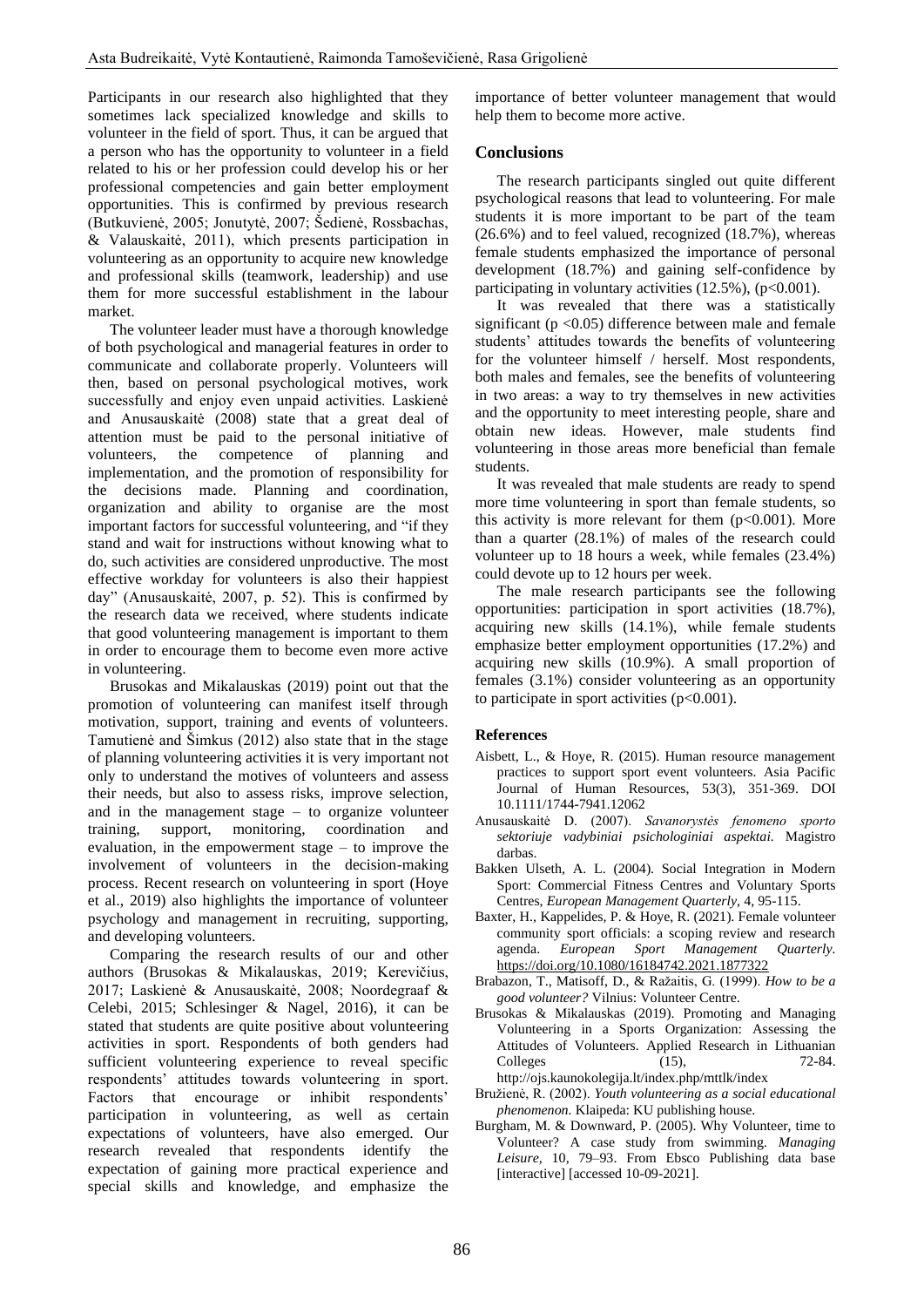- Butkuvienė, E. (2005). Participation in voluntary activities: situation and perspectives in Lithuania after 1990. *Sociology*. *Thought and Action*. 2 (16), 86–99.
- Chelladurai, P. (2005). *Managing organizations for Sports & Physical Activity (a systems perspective).* USA. Scottsdale, AZ: Holcomb Hathaway Publishers.
- Cravens, J. (2006) Involving International Online Volunteers: Factors for Success, Organizational Benefits, and New Views of Community. *The International Journal of Volunteer Administration.* Vol. XXIV (1), 15–23.
- Downward, P., Lumsdon, L., & Ralston, R. (2007). Gender differences in sport event volunteering: insights from Crew 2002 at the XVII Commonwealth Games. *Managing Leisure* 10, 219-236. From Ebsco Publishing data base [interactive]. [accessed 09-09-2021]. [https://www.tandfonline.com/doi/abs/10.1080/13606710500](https://www.tandfonline.com/doi/abs/10.1080/13606710500348086) [348086](https://www.tandfonline.com/doi/abs/10.1080/13606710500348086)
- Dromantaitė-Stancikienė, A. & Gineitienė, Z. (2010). The Situation of Women in Lithuania in Pursuit of a Career. *Studies in the Social Sciences*, 4(8), 69–88.
- Ellis, S. J. (2002). *Advice for Volunteers: Why Volunteer?* From ServiceLeader.org [interactive] [accessed 2007-02-03]. Online access: <http://www.serviceleader.org/old/>.
- Erturan-Ogut E. E. (2014). Youth Volunteering in Sport: A Case Study of The Benefits of ―The European Voluntary Service‖ for a Sport Organization. *Physical Culture and Sport. Studies and Research.* Vol. LXIV, 71- 85. Doi: 10.2478/pcssr-2014-0028
- European Commission Sport [interaktyvus]. Study on volunteering in the EU Volunteering in Sport – Lithuania (2009). [žiūrėta 2021-04-21]. Prieiga per internetą: [http://ec.europa.eu/sport/library/doc/f\\_studies/sport\\_fiche\\_lt](http://ec.europa.eu/sport/library/doc/f_studies/sport_fiche_lt.pdf) [.pdf](http://ec.europa.eu/sport/library/doc/f_studies/sport_fiche_lt.pdf)
- Groll, M., Koopmann, O. & Hansch, K. (2008). A status-report within the scope of the project —Sport in Europe – social, political, organizational, legal transparency in Europel, German Sports University Cologne, Institute for European Sports-development and Leisure Studies, September, Cologne.
- Hoye, R., Cuskelly, G., Auld, C., Kappelides, P. & Misener, K. (2019). *Volunteers and sport.* Routledge. <https://doi.org/10.4324/9780429292323>
- Jankauskaitė, A. (2011). *The present and new ideas of sports science.* Kaunas: Lithuanian Academy of Physical Education.
- Jezukevičiūtė, D. & Skirmantienė, J., (2015). The importance of competencies acquired during the year of volunteering in the labour market; Opinion of employers. *Social work. Experience* and *methods*. 15(1) <http://dx.doi.org/10.7220/2029-5820.15.1.4>
- Jonutytė, I. (2007). *Volunteering in the social education system:* A monograph. Klaipeda: KU publishing house.
- Karasevičiūtė, S. (2013). *Manifestation of professionalisation of adult volunteering in the context of lifelong learning.* Doctoral dissertation. Kaunas: Vytautas Magnus University.
- Kerevičius T. (2017). *The Influence of Volunteer Motivation on their Satisfaction with Volunteering in Sports Organization.* Master Thesis. Kaunas: Lithuanian Sports University.
- Kurapkaitienė N. & Sadauskas J. (2013). Volunteering in Social Work: Connections and Tensions. *Works of Young Scientists*, 2 (40), 83-88.
- Laskienė S. (2003). Management aspects of modern sports organization. *Education. Physical Education. Sports* 2 (47), 37–43.
- Laskienė, S. & Anusauskaitė, D. (2008). Peculiarities of the phenomenon of volunteering in the sports sector. *Sports Science*, 1(51), 17–24.
- Malinauskas, R. (2010). *Applied Sports Psychology.* Kaunas: Lithuanian Academy of Physical Education.
- Nausėdaitė, L. (2002). *Volunteering today in Europe and Lithuania*. **Confidence** Online access: [http://www.nisc.lt/downlowdfile.php?id=3.](http://www.nisc.lt/downlowdfile.php?id=3)
- Noordegraaf M.A., & Celebi M. (2015). The challenges of volunteering during international sport organizations/events. *International Journal of Human Sciences 12 (1), 1263- 1279*.
- Polukordienė, O.K. (2001). *Psychological crisis and its management.* Practical Guide. Vilnius: Heksagrama.
- Rawle, P. (2004). *Young Volunteers: Making a difference to sport in England. The Volunteer Pathway: recruiting, retaining, recognising, rewarding.* From Sport England [interactive] [accessed 04-11-2020]. Online access: [https://sportengland-production-files.s3.eu-west-](https://sportengland-production-files.s3.eu-west-2.amazonaws.com/s3fs-public/1x30_overall_factsheet_aps9q2v2.pdf)[2.amazonaws.com/s3fs-](https://sportengland-production-files.s3.eu-west-2.amazonaws.com/s3fs-public/1x30_overall_factsheet_aps9q2v2.pdf)

[public/1x30\\_overall\\_factsheet\\_aps9q2v2.pdf](https://sportengland-production-files.s3.eu-west-2.amazonaws.com/s3fs-public/1x30_overall_factsheet_aps9q2v2.pdf)

- Schlesinger, T. & Nagel, S. (2016). Individual and contextual determinants of stable volunteering in sport clubs. *[International Sociology of Sport Association.](https://issa1965.org/)* [https://doi.org/10.1177/1012690216638544](https://doi.org/10.1177%2F1012690216638544)
- Šedienė, P., Rossbach, C., & Valauskaitė, D. (2011) The research on the motivation of European service volunteers in an intercultural context. *Interdisciplinary discourse in the social sciences*, 3. Kaunas: Technology, 174–177.
- Šimkus, A., Fominiene, V. B., & Ivanova, E. (2014). *Management of Volunteers as Human Resources in Non-Governmental Organisations: Case of Sport Industry*. Transformation in Business & Economics, 13.
- Šinkūnienė, J. R. (2006). *Social work: professional activities, methods and clients.* Vilnius: Mykolas Romeris University Publishing Centre.
- [Taylor,](https://www.researchgate.net/scientific-contributions/Peter-Taylor-2002690767?_sg%5B0%5D=PQx7_-ePoCUrKVwynNSF9dd2lcJfL2-hXSSsncWVYJEF8l5OZQku77lE4rk9luQyvIeXxK4.PEWY0wjupFVdZKrsh9gZTN4BMAsOrof5o1T9dDb9NKZIP_X-nxaX7YCvGrgv_5oYDlls1GUbhhk6a4-zc0ZdYQ&_sg%5B1%5D=5m28p5F334qkVa_gd_zBAICHUXXZ8Ve17hV0Mkfozpo5blKG_SA9P6kPkIFdVgj0F5Jgync.0N3nd1WNyJPq5VMaKRithGtbvYR0daJgcFJsxkMDpuP_Dvwg9_KNG-U2SIqCwYID2sBE_2trWB_NlkLhBpsBMg) P. D., [Panagouleas,](https://www.researchgate.net/scientific-contributions/Thanos-Panagouleas-2014805449?_sg%5B0%5D=PQx7_-ePoCUrKVwynNSF9dd2lcJfL2-hXSSsncWVYJEF8l5OZQku77lE4rk9luQyvIeXxK4.PEWY0wjupFVdZKrsh9gZTN4BMAsOrof5o1T9dDb9NKZIP_X-nxaX7YCvGrgv_5oYDlls1GUbhhk6a4-zc0ZdYQ&_sg%5B1%5D=5m28p5F334qkVa_gd_zBAICHUXXZ8Ve17hV0Mkfozpo5blKG_SA9P6kPkIFdVgj0F5Jgync.0N3nd1WNyJPq5VMaKRithGtbvYR0daJgcFJsxkMDpuP_Dvwg9_KNG-U2SIqCwYID2sBE_2trWB_NlkLhBpsBMg) T., & [Nichols,](https://www.researchgate.net/scientific-contributions/Geoff-Nichols-2002504301?_sg%5B0%5D=PQx7_-ePoCUrKVwynNSF9dd2lcJfL2-hXSSsncWVYJEF8l5OZQku77lE4rk9luQyvIeXxK4.PEWY0wjupFVdZKrsh9gZTN4BMAsOrof5o1T9dDb9NKZIP_X-nxaX7YCvGrgv_5oYDlls1GUbhhk6a4-zc0ZdYQ&_sg%5B1%5D=5m28p5F334qkVa_gd_zBAICHUXXZ8Ve17hV0Mkfozpo5blKG_SA9P6kPkIFdVgj0F5Jgync.0N3nd1WNyJPq5VMaKRithGtbvYR0daJgcFJsxkMDpuP_Dvwg9_KNG-U2SIqCwYID2sBE_2trWB_NlkLhBpsBMg) G. (2012). Determinants of sports volunteering and sports volunteer time in England. *International Journal of Sport Policy*, 4(2):1-20. DOI: [10.1080/19406940.2012.656679](http://dx.doi.org/10.1080/19406940.2012.656679)
- Tamutienė, I. Šimkus, A. (2012). Management of volunteering in Lithuania: the experience of non-governmental organizations. *Organizational Management: Systematic Research*. (64). <http://dx.doi.org/10.7220/MOSR.1392.1142.2012.64.7>
- Urbikienė, V. (2010). *Volunteering and its Influence on Youth Socialization (The Case of Vilnius College of Technology and Design).* Master Thesis. Vilnius: Vilnius Pedagogical University.
- Wicker, P., & Breuer, C. (2013). *Understanding the Importance of Organizational Resources to Explain Organizational Problems: Evidence from Non-profit Sport Clubs in Germany*. Voluntas, 24, 461–484.